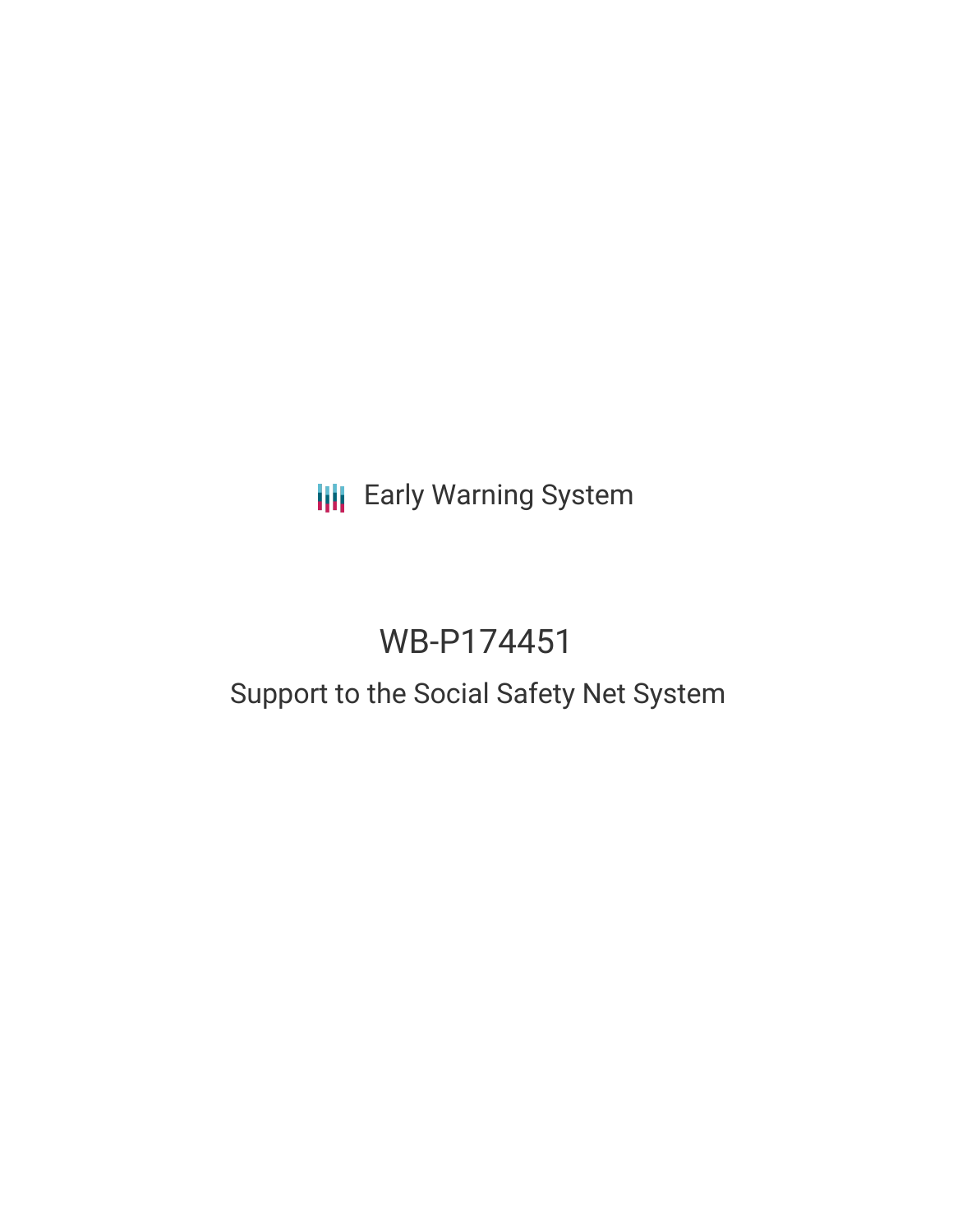

### **Quick Facts**

| <b>Countries</b>               | Mali                                      |
|--------------------------------|-------------------------------------------|
| <b>Financial Institutions</b>  | World Bank (WB)                           |
| <b>Status</b>                  | Active                                    |
| <b>Bank Risk Rating</b>        | U                                         |
| <b>Voting Date</b>             | 2021-11-30                                |
| <b>Borrower</b>                | Republic of Mali                          |
| <b>Sectors</b>                 | Humanitarian Response, Law and Government |
| <b>Investment Amount (USD)</b> | \$150.00 million                          |
| <b>Project Cost (USD)</b>      | \$170.00 million                          |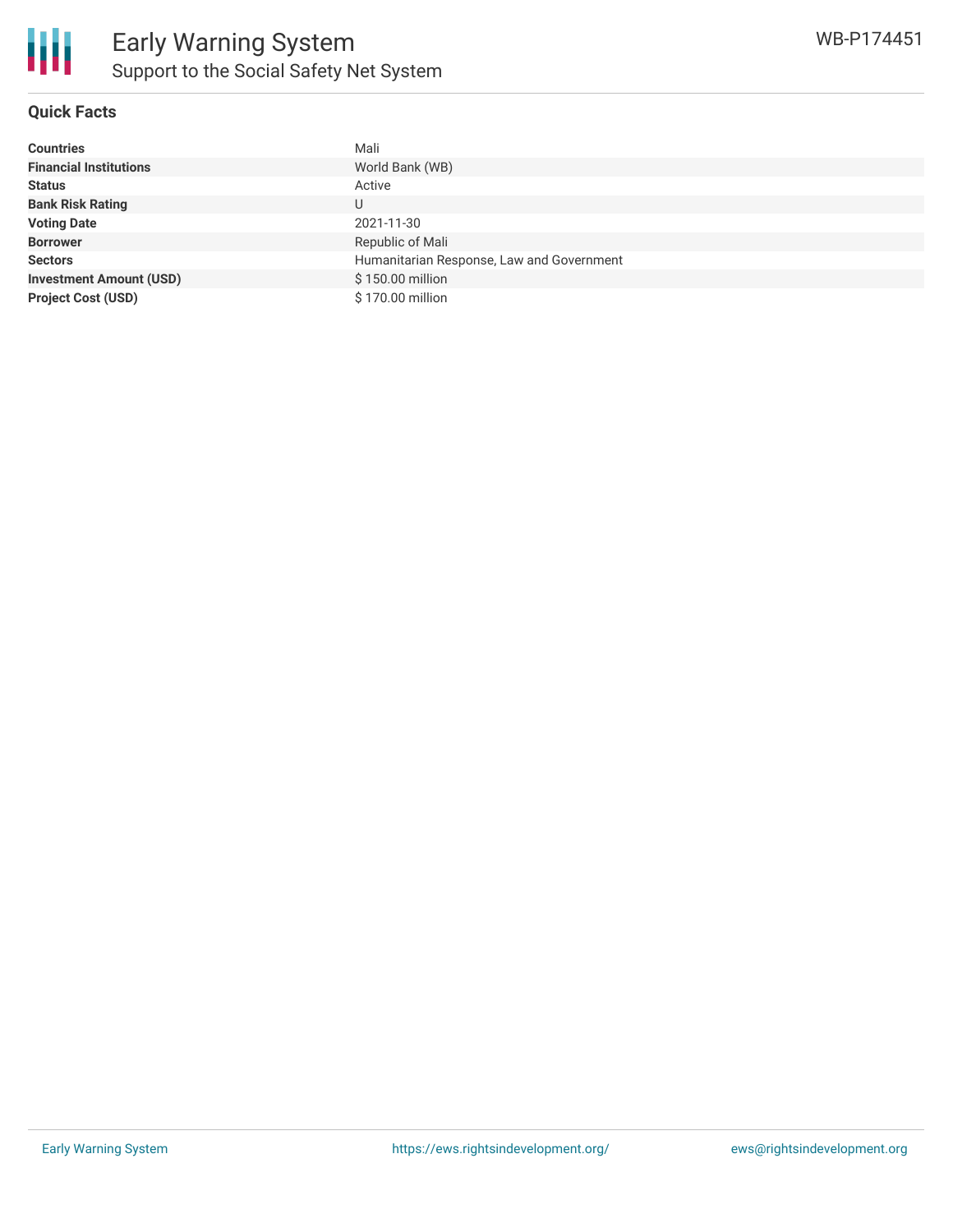

## **Project Description**

The objectives of the project are to strengthen the national adaptive safety net system and increase access of poor and vulnerable households to targeted cash transfers and accompanying measures.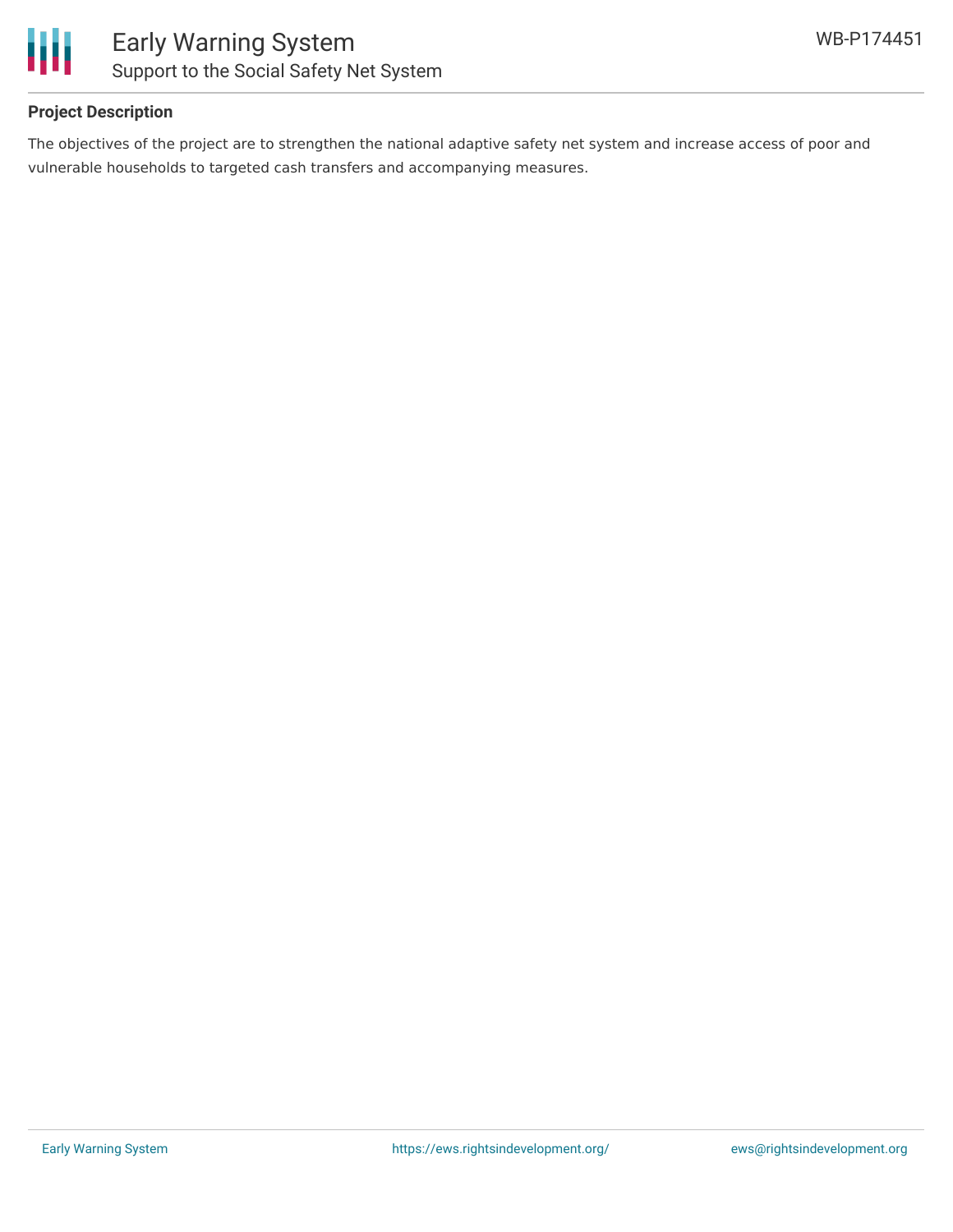

## Early Warning System Support to the Social Safety Net System

## **Investment Description**

World Bank (WB)